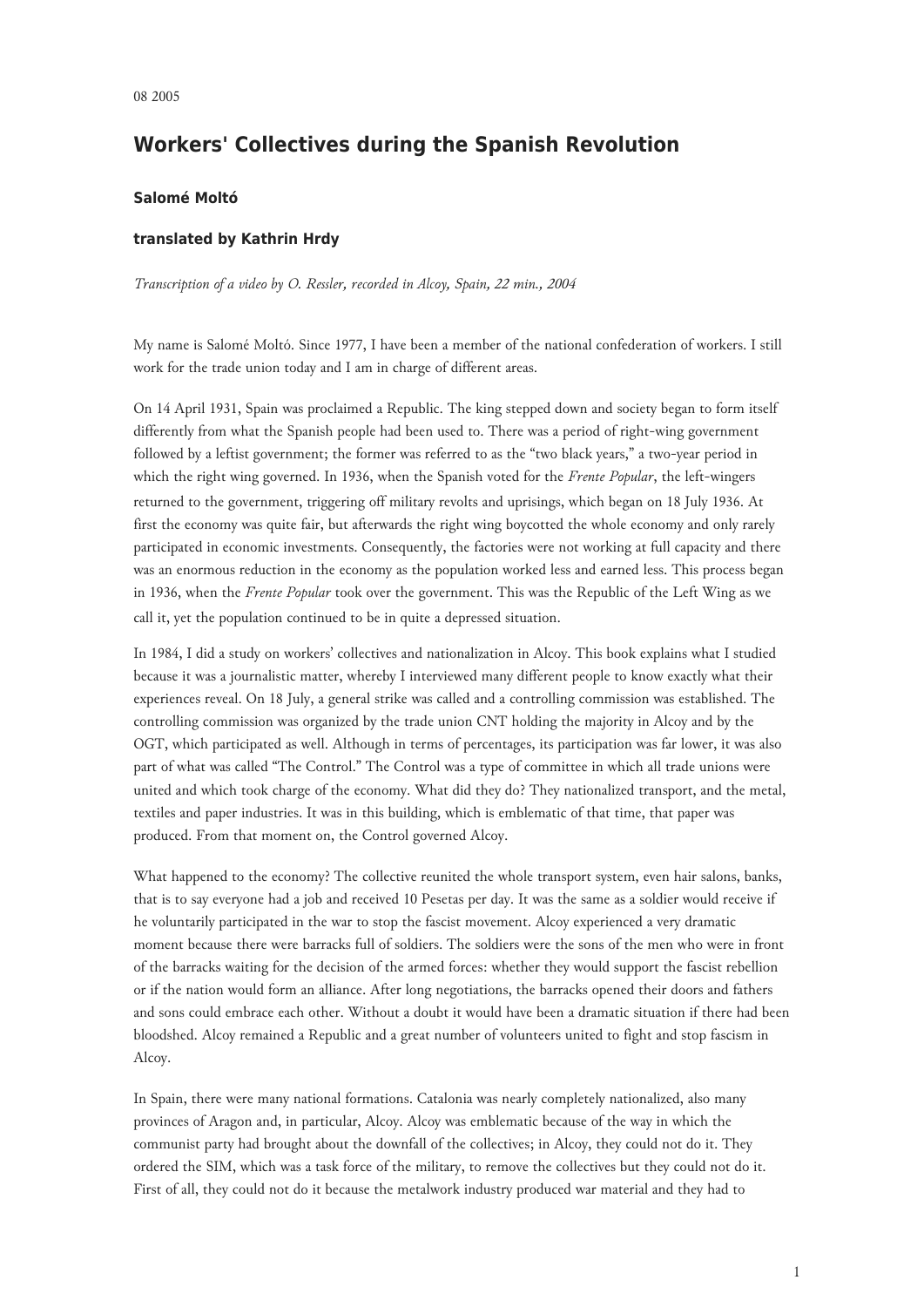respect their war material or the people of Alcoy would have sabotaged the whole process. Second, there was the textile industry, which produced the military's clothes. So how did they carry out nationalization? The controlling commission marched off to the Ministry of War in Madrid and asked for permission to make arms for the Republic. The ministry of war accepted their plea so the people of Alcoy could work 24 hours a day in eight-hour shifts. Everyone started to work; people even came from far away as there was a lack of workers due to the number of men who had left to fight at the front. So how did they carry out the nationalization? First, the system was divided into the jobs which were necessary to produce the things they wanted to produce. Workers received the same amount of money for simple jobs as for jobs which required more responsibility. I talked to someone who was affected by this, he was a technical worker in the production of bombs, and he told me that his boss, who was an engineer and the owner of the factory where he worked, had the same status as the other workers. So that's how the work was structured.

The collectives in Alcoy were complete. They included all of the metalwork industry, the whole textile industry, the hair salons, the cafés, all of the banks, everything was united. Everyone did his/her job and the assembly determined what had to be done at a specific moment.

The economy, at that time, did not aim at personal enrichment. People simply had their salary, which was nearly the same as anyone else's. From the bottom to the top, income could increase to a certain extent due to the fact that there was a war. Many people were day laborers earning ten Pesetas a day, which was a good income and stayed like that during the entire period. First, they made use of the stores to get hold of material and cover their needs. Second, there was a need for exchange. Alcoy, for instance, sent machines to produce oil or similar utensils to neighboring villages and received vegetables, meat, and other necessities in return.

No one was forced to join the collectives but everyone was eager to do so because it signified a higher income, your needs were covered and apart from that, if a system of that kind is afoot, it is not a small percentage of the population which supports it but 99 percent of the nation. One part of the patrons were either at the front, had disappeared or had stayed at home. The CNT went to their homes and gave them an identity card and a job. As far as repression was concerned, they did some crazy things with regard to personal affairs; but, in general, there was no bloodshed in Alcoy. There was only one incident where a man, who the day before had been the manager of a firm, was given a different job in the same firm.

What is important is how those people organized themselves. First of all, taking responsibility for the firm, they decided what the firm produced: Whether the firm produced war material or machines – before war material, Alcoy had produced wine presses and oil presses, which they had sold abroad. There was a complete change. The firms would not produce oil anymore, so Alcoy stopped producing presses and instead started making war material. What united the people was the order. They were asked to produce a certain amount of a material; for example, buses or grenades. They would all work and rebuild the machines so that they could carry out the order. Everyone had to take responsibility for their specific job. What was unusual about those jobs was that they were not permanent, but each person was directed or directed someone else. Usually when you got to work, they asked you to volunteer for a job. If nobody volunteered, they were urged to take responsibility. However, those posts were revocable at any time. If a worker did not fulfill expectations, he or she immediately left the post and started to work in a new post. Consequently, workers were versatile; they could work in any position and that was important. They were able to work on the milling machine as well as adjust things or work as a packer. That way the workers did not concentrate only on their specific job but were also prepared to learn new functions in order to produce the desired goods.

If you compare our present-day society to the one I have studied, it becomes apparent that there is a big difference. First, the value ascribed to a person has changed. Nowadays we have some specialists but the majority of the people are proletarianized. In other words, workers are automated. They understand neither why they are doing something nor the mechanism which lies behind it. In former times, workers not only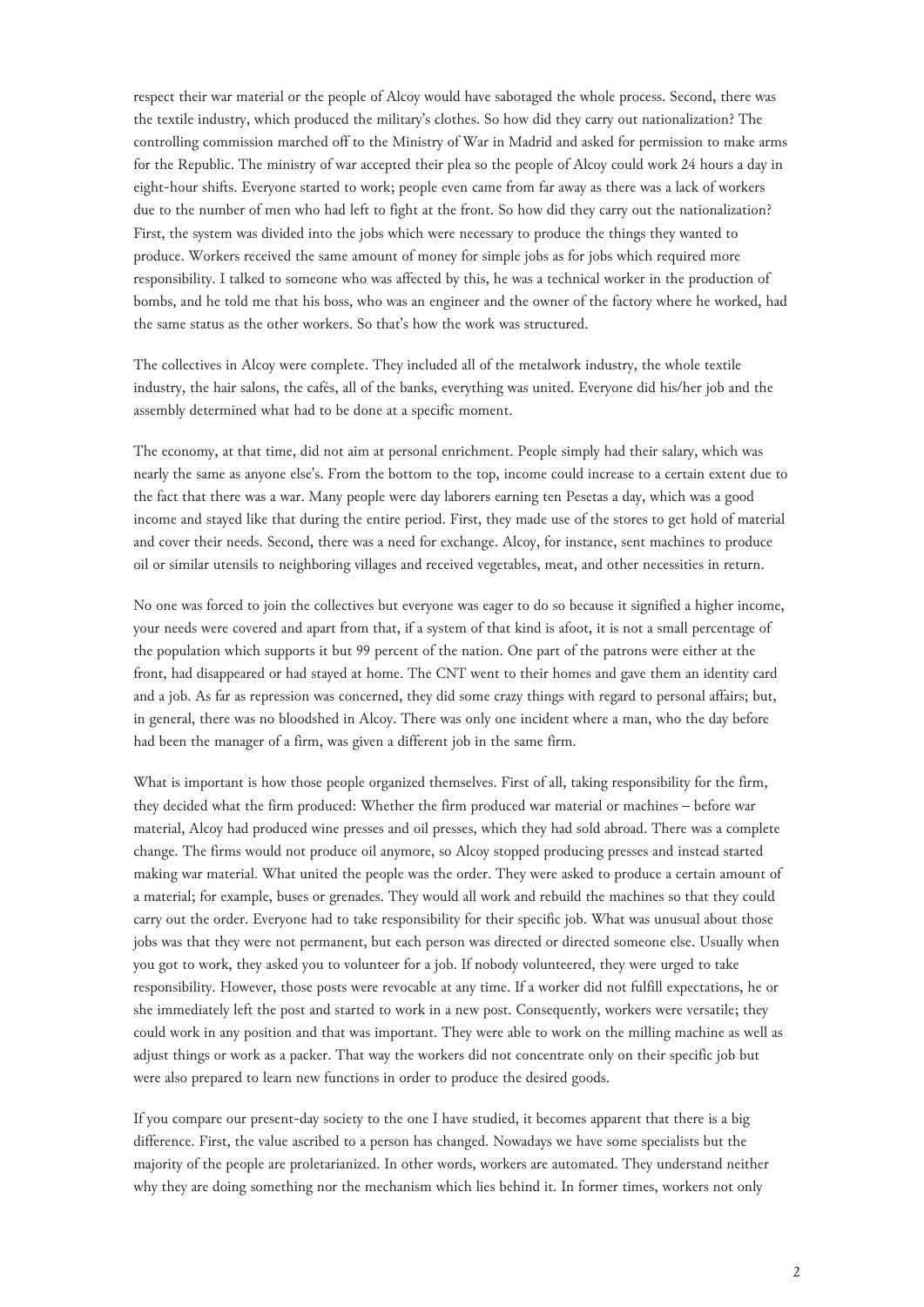understood their own jobs but also their colleagues' jobs. Consequently, they could switch their jobs at any time and occupy different posts without any difficulties. This was the structure at that time. In regard to difficulties, there are always some people who are opponents and people who cooperate with each other. But if a person knows about the importance of their work, they will automatically take on an opponent and collaborate; so that in the end, the result of the joint effort is positive. I think that this was a type of strength, which gained acceptance with those men – to know that the work of each person was important and necessary to achieve the common goal.

One very important thing was that every section of the controlling commission had significant representation and the responsibility to administer the whole of society. There was the metalwork industry which produced war material, the textile industry and the paper industry. This building was emblematic with its offices on top and, on the ground floor, the workrooms for the production of paper, for instance, the famous cigarette paper "Bambú." I think that everyone has heard of "Bambú." What is important is that, they not only maintained the factory for the three years of war, providing them with food; but, at the end of the war, they had a profit of 5,000 million Pesetas in the bank. This is significant. Moreover, all of the workrooms were completely renovated and the machines were in perfect order. When the patrons returned to their firms, they had a hard time closing the doors of the safes because the banknotes were pressed so tightly against them.

The situation for women changed a little bit. At that time, women had a secondary position. It was through this revolution that women realized their situation; they became more independent and more active, not only in the factories where arms were produced, but also in other collectives such as administration or nurseries. A radical change commenced with great intent. At that time, Frederica Montseny was the health minister. Women obtained the right of divorce and abortion and they carried out many projects to eliminate the enormous disadvantages women had experienced until that time. It was through war that the situation of women changed; because, before that, the Republic had not cared much about them.

For me, the most important factors in an alternative society are solidarity, equality, and mutual respect. This clearly would put an end to rivalry and it would contrast the belief that every single person regards him/herself to be more important and talented than the rest. We are multifold and diverse and this diversity has to be consolidated in support, solidarity, and mutual respect. If not, living together in society becomes virtually unbearable. In reality, life continues to be defined by egoism and thus we have the results we have. In a society defined by solidarity, a person who has the ability to do something can help someone who has difficulties fulfilling a task and thus they express their solidarity. This would steadily lead to the elimination of egoism, envy, and restlessness, which dominate society today, make us confront each other and result in people violently destroying each other. I count on a society which is peaceful, progressive, and respectful.

How would we structure a new society, an anarchist society? First of all, the most important element is to analyze the territory, the climate, what it can produce and the number of people this region can maintain. For the administration of this region and what it is able to produce, those men and women who live in a specific region need to know how to manage themselves, not only to create wealth but also how to manage it. Politically speaking, there would be federations, regions that would be united. The trade union is organized in the following way: Each scope of work is divided into sections and each section occupies and is responsible for their field. This way, each region would really have to take responsibility for their reality and their problems, which they would have to solve. If they were not able to deal with their problems, they would have to ask another region for help in order to get over their crisis. In this way, every region could compensate for the shortages they have.

It is true that the period we have looked at – the period from 1936 until 1939 – was a very violent period because we were at war. But the people who were in charge of the collectives were not violent. They carried out the collectives without violence, thus demonstrating that with good organization and with moral and